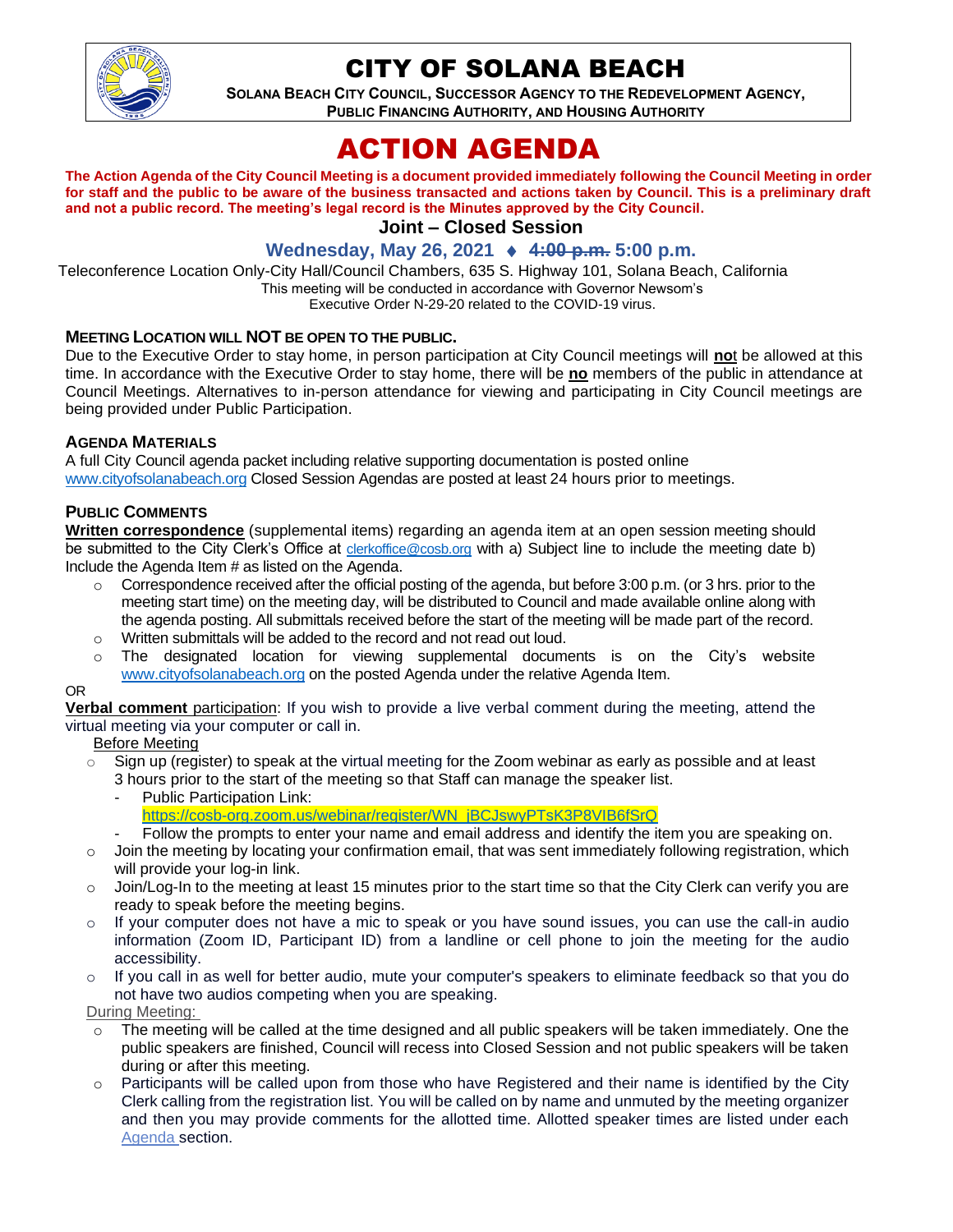#### **SPECIAL ASSISTANCE NEEDED** - AMERICAN DISABILITIES ACT TITLE 2

In compliance with the Americans with Disabilities Act of 1990, persons with a disability may request an agenda in appropriate alternative formats as required by Section 202. Any person with a disability who requires a modification or accommodation in order to participate in a meeting should direct such request to the City Clerk's office (858) 720-2400 at least 72 hours prior to the meeting.

| <b>CITY COUNCILMEMBERS</b>                 |                                        |                                              |                                            |
|--------------------------------------------|----------------------------------------|----------------------------------------------|--------------------------------------------|
| Lesa Heebner, Mayor                        |                                        |                                              |                                            |
| <b>Kristi Becker</b><br>Deputy Mayor       | <b>Kelly Harless</b><br>Councilmember  | David A. Zito<br>Councilmember<br>District 1 | Jewel Edson<br>Councilmember<br>District 3 |
| <b>Gregory Wade</b><br><b>City Manager</b> | Johanna Canlas<br><b>City Attorney</b> |                                              | Angela Ivey<br><b>City Clerk</b>           |

## **CALL TO ORDER AND ROLL CALL:**

## **PUBLIC COMMENT ON CLOSED SESSION ITEMS** *(ONLY)***:**

*Report to Council Chambers and submit speaker slips to the City Clerk before the meeting recesses to closed session.*

## **CLOSED SESSION:**

**1. CONFERENCE WITH LABOR NEGOTIATORS**  Pursuant to Government Code Section 54957.6 Agency designated representative: Gregory Wade Employee organizations: Miscellaneous Employees, Marine Safety Unit, and Unrepresented Employees.

## **2. PUBLIC EMPLOYEE PERFORMANCE EVALUATION** Pursuant to Government Code Section 54957 City Manager review.

- **3. CONFERENCE WITH LEGAL COUNSEL – ANTICIPATED LITIGATION** Pursuant to Government Code Section 54956.9(d)(2) One (1) Potential case.
- **4. CONFERENCE WITH LEGAL COUNSEL – ANTICIPATED LITIGATION -** (added 5-25-21) Pursuant to Government Code Section 54956.9(d)(2) One (1) Potential case.

## **ACTION: No reportable action.**

## **ADJOURN:**